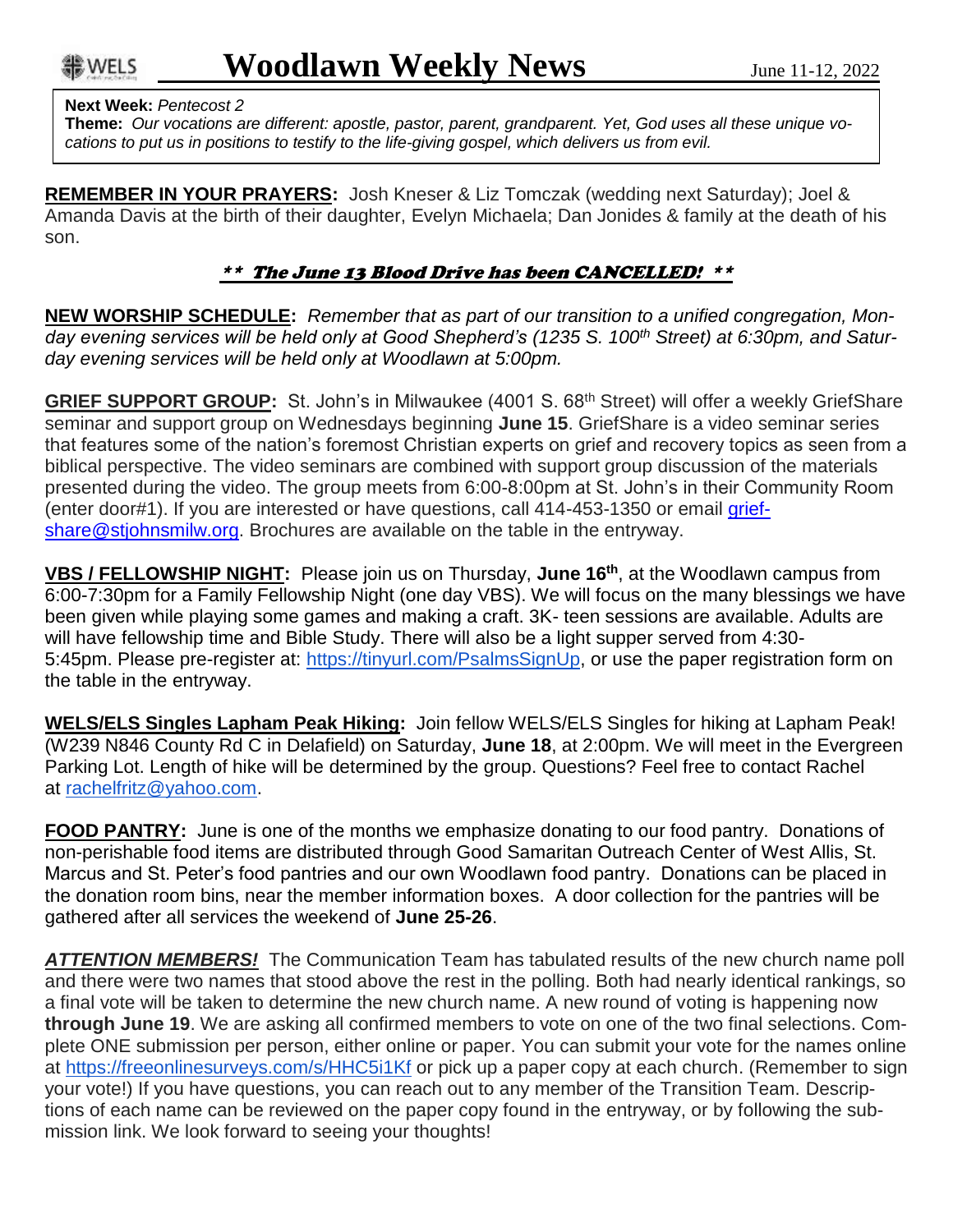**OUTSIDE PROPERTY MAINTENANCE:** The Lord has blessed our church and school with wonderful (and extensive) property. One of the challenges we face is maintaining the landscaping throughout the summer months. Will you please consider "adopting" a section of our property and taking care of it? Please sign up on the landscape board on the church entryway. You don't need permission to come on your own schedule, but if you have questions or are in need of equipment, please reach out to any of our maintenance people: Church Council members Aaron Kreel, Steve Unger, Al Schumacher, Ron Krenz, David Fieldstad, and Joe Lucchesi.

**SCRIP / RAISE RIGHT:** Thank you for your orders which came to \$800. The summer schedule is posted on the school bulletin board in the entryway. Our next order is Monday, **June 27.** Pick up an order form from the carousel outside Pastor Kneser's office. A retailer listing is also available. Contact Mrs. Gasper at mgasper@logls.org with questions. Make sure to check out the new RaiseRight website: https://www.raiseright.com/shop.

**BIBLE STUDY:** "God just wants me to be happy." "God helps those who help themselves." How many times have you heard these sayings in secular culture or from a professing Christian? Despite their catchy, positive appeal, these sayings and others like them have dangerous implications for Christian theology. Join us for our new Bible study in the cafeteria on Thursdays at 10:30am and 7:30pm. The next topic is: *God Has Grown Softer on Sin*. Sign-up online at:

https://www.signupgenius.com/go/10C0848AFAD2CA6F85-communion

In *10 Lies About God*, Professor David Scharf explains how these inaccurate beliefs distort your relationship with God and offers loving, Bible-based corrections that participants can use in response. The study includes ten lessons to help participants respond to false teachings about God and defend what the Bible teaches.

**This class will not be held on June 16 due to the Family Fellowship Night/VBS.**

**FREE CHORAL CONCERT:** Canticum Novum, a WELS chamber choir, is presenting a free concert in your area, and you are invited to attend. This year's program, entitled "*My Soul Yearns for You*," includes music centered on the profound impact that God's word, work, and presence have on our lives. Anchoring the program is J. Aaron McDermid's poignant work *From Light to Light*, which sets a collection of poems by the late hymn writer Susan Palo Cherwin. The concerts will take place on Friday, **June 24**, 7:30pm at St. Marcus Lutheran Church in Milwaukee WI; Saturday, **June 25**, 7:30pm at Trinity Lutheran Church in Waukesha WI; and Sunday, **June 26**, 9:00am at Crown of Life in Hubertus WI. Visit canticumnovumwels.org and follow our Facebook page (https://www.facebook.com/CanticumNovumWELS) for more information.

**CHURCH PICNIC:** Join us on Sunday, **July 24th ,** 11:30am – 4:00pm (lunch will be served at noon) at Greenfield Park, area #5 (enter from 116<sup>th</sup> Street). A great day of fun, food, and fellowship is planned for our newly merged family of faith. There will be games for kids and adults, a bouncy house, live DJ, and more! **If you wish to volunteer you may sign up in the back of church for specific donations and/or tasks.** If you have any questions, contact Jackie at 414-324-7587 or jsschachtschneider@gmail.com or Mike Zarling at Mike.Zarling@directsupply.com.

## **HOLY LAND TOUR**

You are invited to join retired Pastor Eugene Kock on his 28th tour of the Holy Land. The dates of the 10-day tour are **March 27- April 5, 2023**. Walk where Jesus walked! Sites that will be visited include Bethlehem, Nazareth, Capernaum, Sea of Galilee (boat ride), Garden of Gethsemane, House of Caiaphas, Garden Tomb and much, much more. After the tour, you will read the Bible like never before! For more information contact pastorkock@yahoo.com.

**FLOWER THANKS:** Thanks Tim & Donna Keller for providing flowers this weekend in honor of their grandson's first birthday.